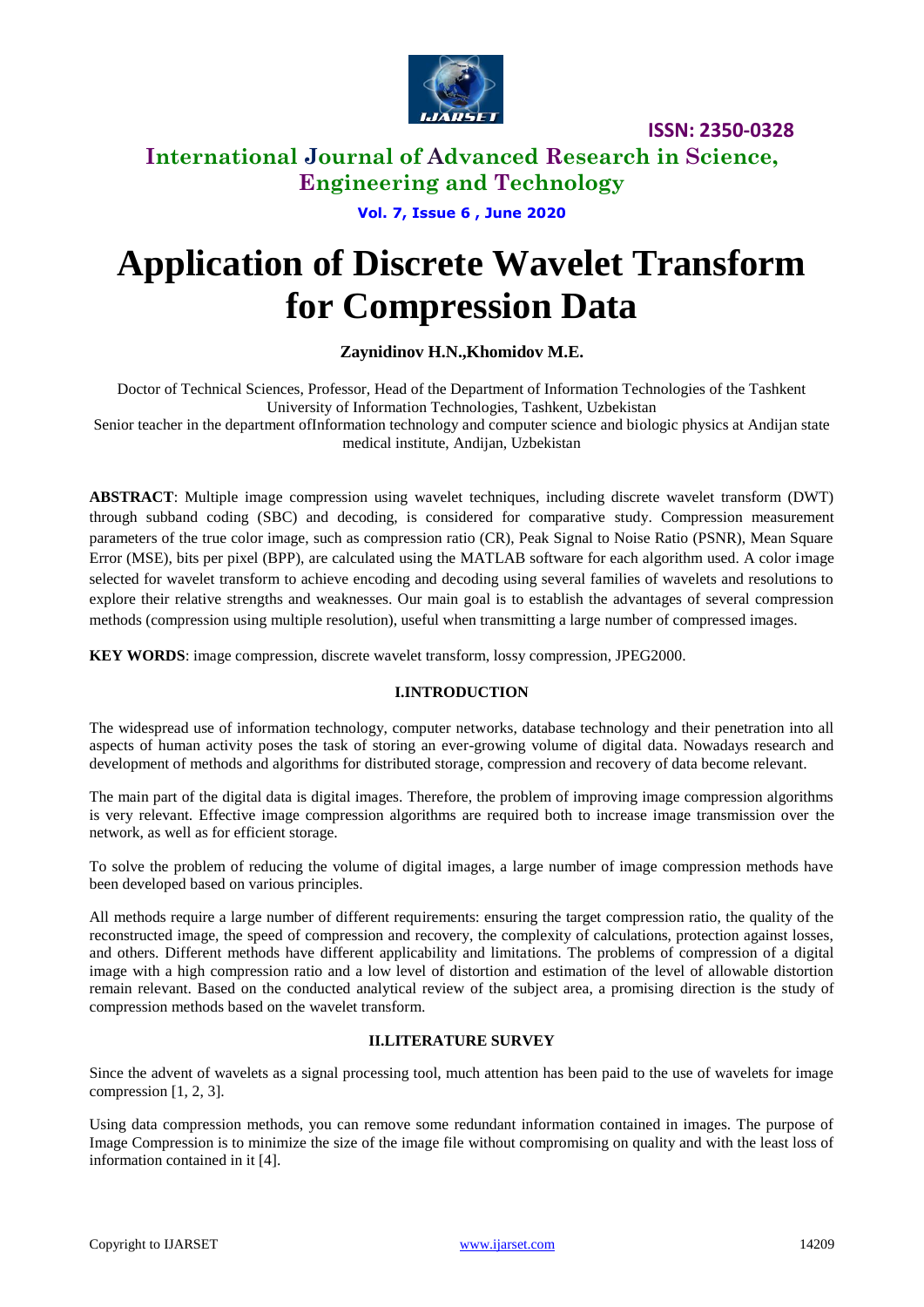

### **International Journal of Advanced Research in Science, Engineering and Technology**

### **Vol. 7, Issue 6 , June 2020**

Image compression can be lossy compression and lossless compression. [5, 6] In the lossless compression algorithm, compressed data can be used to recreate an exact copy of the original; no information is lost during the compression process. This type of compression is also known as entropy coding. This name comes from the fact that a compressed signal is usually more random than the original; patterns are deleted when the signal is compressed. Although lossless compression is useful for accurate recovery, it usually does not provide high enough compression ratios to be really useful when compressing images.

Lossless image compression is especially useful when archiving images, and also when storing legal or medical documents. Lossless image compression methods include entropy coding, Huffman coding, bit plane coding, run length coding and LZW coding.

In lossy compression, the original signal cannot be accurately reconstructed from the compressed data. The reason is that most of the details of the image can be removed without significantly changing the appearance of the image. When compressing images with losses, although very small details of the images are lost, the image size decreases sharply. Lossy compression, which has significantly higher efficiency, is commonly used to reduce the volume of audio, video, and digital photos like broadcast television, video conferencing, and fax transmission, in which a certain amount of error is acceptable. Lossy compression methods include: fractal compression [16] associated with Fourier [17], DCT (discrete cosine transform), and wavelet transform.

In this article, we will consider and analyze the main methods of image compression based on the wavelet transform. Initially, wavelet analysis was introduced to improve the analysis of seismic signals by moving from short-term Fourier analysis to new improved algorithms for detecting and analyzing sharp changes in the signals of Daubechies [7], Mallat [8], Morle [9].

There are many wavelets for compressing information. The most popular image compression method used in practice is Discrete Cosine Transform (DCT) [10].

This is a popular conversion used by the standard for image and video compression like JPEG (Joint Photographic Experts Group) [11] for lossy image compression and for MPEG (Motion Picture Expert Group) [14,18]

Recently, wavelet transform has become an advanced technology in the field of image analysis. The wavelet transform [12] provides a significant improvement in image quality at higher compression ratios. Over the past few years, many powerful and complex wavelet circuits for image compression have been developed and implemented. The JPEG 2000 standard is a graphic format that, instead of the discrete cosine transform used in the JPEG format, uses the compression algorithm based on the wavelet transform [13,15].

### **III. METHODOLOGY**

### **A.Data compression**

Data compression is an algorithmic transformation of data that is performed to reduce the amount of data they occupy. It is used to make more efficient use of storage and data transfer devices. The reverse procedure is called data recovery, decompression [2].

Compression is based on eliminating the redundancy contained in the source data. The simplest example of redundancy is the repetition of fragments in the text (for example, the words of a natural or machine language). Such redundancy is usually eliminated by replacing the repeating sequence with a link to an already encoded fragment with an indication of its length. Another type of redundancy is due to the fact that some values in compressed data are more common than others. Reducing the amount of data is achieved by replacing frequently encountered data with short code words, and rare data with long ones (entropy coding). Compressing data that does not have redundancy (for example, a random signal or white noise, encrypted messages) is fundamentally impossible without loss.

Lossless compression allows you to completely restore the original message, because it does not reduce the amount of information in it, despite the reduction in length. Such a possibility arises only if the probability distribution in the message set is not uniform, for example, some of the theoretically possible messages in the previous message encoding are not encountered in practice.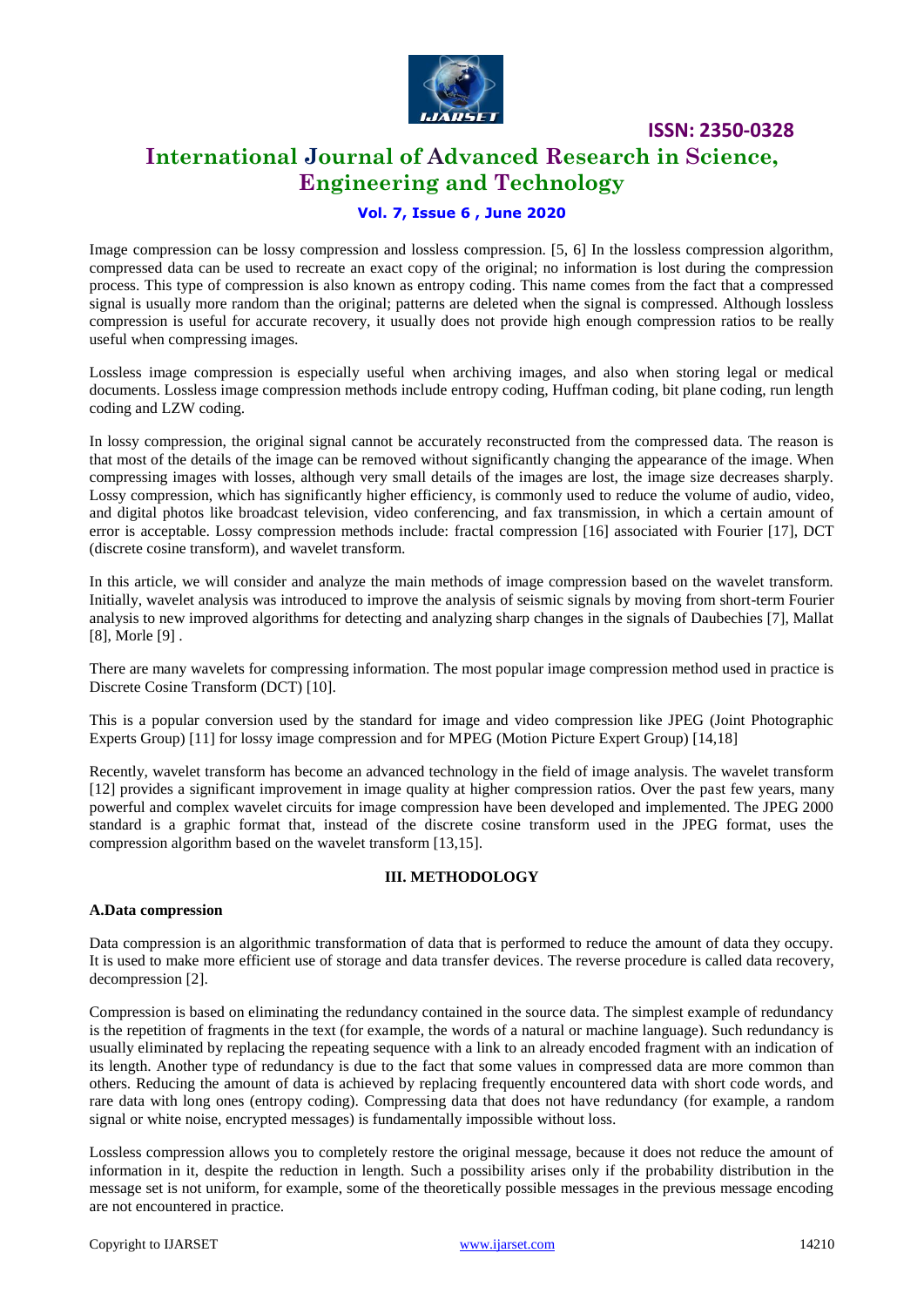

**International Journal of Advanced Research in Science, Engineering and Technology**

**ISSN: 2350-0328**

### **Vol. 7, Issue 6 , June 2020**

### **B. Data Compression Principles**

Any compression method is based on a data source model, or rather, a redundancy model. In other words, some a priori information about which data is compressed is used to compress the data. Without such source information, it is impossible to make assumptions about a transformation that would reduce the size of the message. The redundancy model can be static, unchanged for the entire compressible message, or it can be built at the stage of compression (and recovery). Methods that allow you to change the model of redundancy of information based on input data are called adaptive. Non-adaptive are usually highly specialized algorithms used to work with data that have clearly defined and unchanging characteristics. The vast majority of universal compression algorithms are adaptive.

#### **C. Digital images**

The main difference between digital and analog images is the discreteness of their presentation. Digital images are presented as a set of discrete elements, the so-called pixels. Each pixel in the image is characterized by a set of attributes: color, transparency, saturation, etc. As a rule, many pixels of a digital image are ordered as a rectangular two-dimensional matrix of size M x N, where M is the number of columns in each row of the image, N is the number of rows of the image. The dimension of the pixel matrix M x N is called the resolution and is an important characteristic of digital images. The matrix of pixels M x N is often called a digital image raster.

#### **D. JPEG 2000 Compression Method.**

JPEG 2000 is a graphic format that uses the wavelet transform method instead of the discrete cosine transform used in JPEG format [10, 6].As a result of such compression, the image becomes smoother and sharper, and the file size is smaller compared to JPEG with the same quality. Thanks to the use of wavelet transforms, JPEG 2000 does not have a lack of embedded JPEG.

#### **E. Basis of a signal transformation wavelet**

The wavelet transform of signals is a generalization of spectral analysis (Fourier transform). The term "wavelet" (wavelet) in translation from English means "small wave". Wavelets are a common name for families of mathematical functions of a certain form, local in time and frequency, in which all functions are obtained from one generating function by shifting and stretching along the time axis. A wavelet transform is a convolution of a wavelet function with a signal under study, a special type of linear transform. The wavelet functions of the basis allow focusing on specific local features of the analyzed signals, which cannot be detected using traditional Fourier and Laplace transforms [8, 20].

The wavelet transform is divided into two types: discrete (DWT-Discrete Wavelet Transform) and continuous (CWT-Continious Wavelet Transform). Discrete wavelet transform is used to convert and encode signals, continuous - for signal analysis.

Wavelet transforms are widely used, often replacing the usual Fourier transform observed in many areas, including molecular dynamics, quantum mechanics, astrophysics, geophysics, optics, computer graphics and image processing, general signal processing and speech recognition. The main field of application of the wavelet transform is the analysis and processing of signals and functions that are non-stationary in time or inhomogeneous in space. In this analysis task, not only the frequency characteristics of the signal (distribution of signal energy among the frequency components) are important, but also information about the local coordinates at which the frequency components appear or at which rapid changes in the frequency components occur.

#### **IV. EXPERIMENTAL RESULTS**

#### **A. Selecting wavelets for compressing an image**

Choosing the optimal wavelet framework for image encoding is a complex and difficult to solve problem. A number of criteria are known for constructing "good" wavelets, among which the most important are smoothness, approximation accuracy, size of the definition domain, and frequency filter selectivity. However, the best combination of these properties is unknown.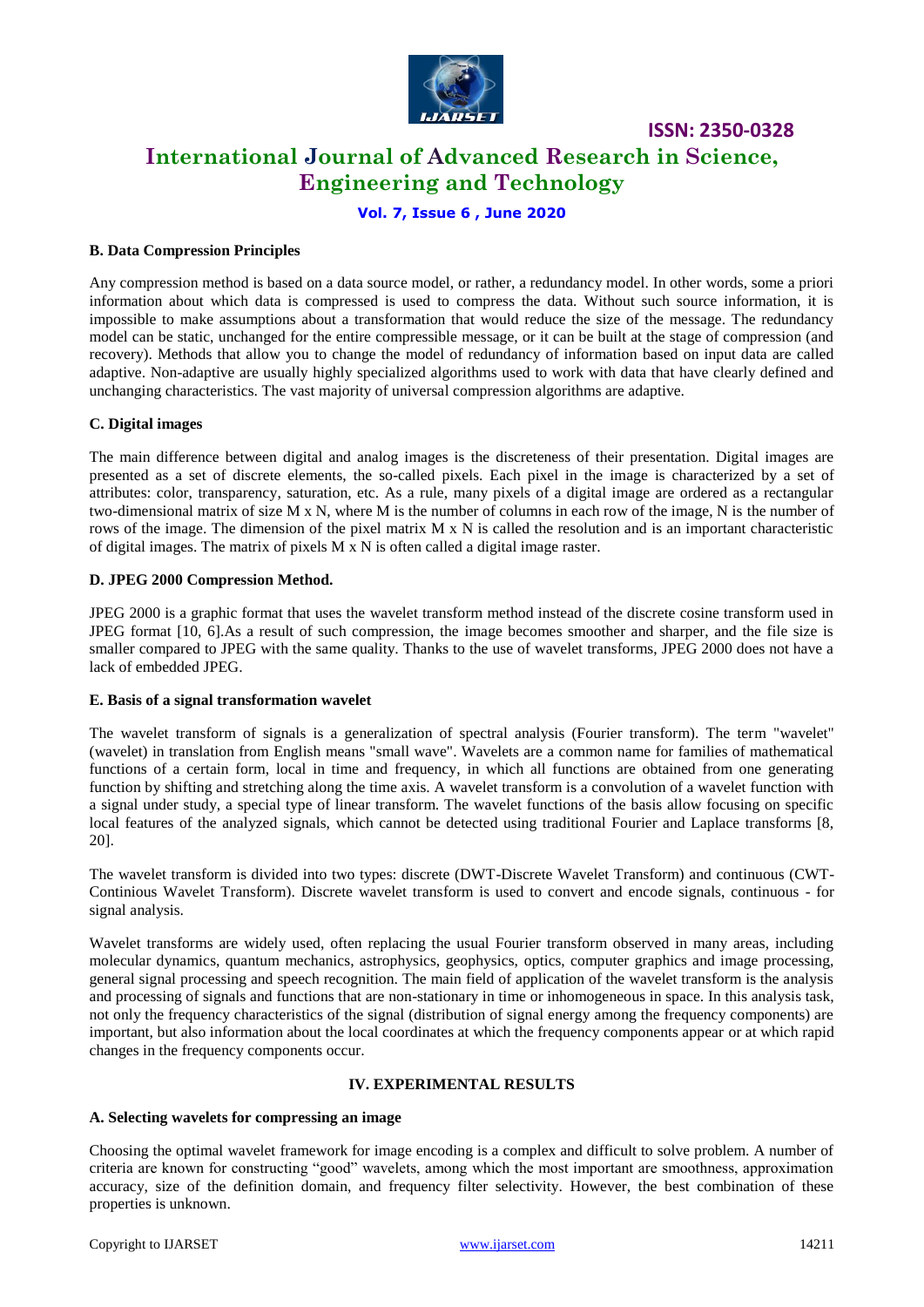

### **ISSN: 2350-0328 International Journal of Advanced Research in Science, Engineering and Technology**

### **Vol. 7, Issue 6 , June 2020**

As a test image for evaluating compression methods, it is taken from open sources. The image size is 550 by 500 pixels in TrueColor with a color depth of 24 bits 39270 bytes .jpg format (Fig. 1).



Fig.1. Test image

Table1. Images after compression by wavelets haar, db3, db5, bior2.2, bior4.4 level 2

| Haar | Db <sub>3</sub> | Db5 | Bior 2.2 | Bior <sub>4.4</sub> |
|------|-----------------|-----|----------|---------------------|
|      |                 |     |          |                     |

Table2. Images after compression by wavelets haar, db3, db5, bior2.2, bior4.4 level 4

| Haar | Db <sub>3</sub> | Db5 | Bior $2.2$ | Bior <sub>4.4</sub> |
|------|-----------------|-----|------------|---------------------|
|      |                 |     |            |                     |

Table3. Images after compression by wavelets haar, db3, db5, bior2.2, bior4.4 level 6

| Haar | Db <sub>3</sub> | Db5 | Bior 2.2 | Bior <sub>4.4</sub> |
|------|-----------------|-----|----------|---------------------|
|      |                 |     |          |                     |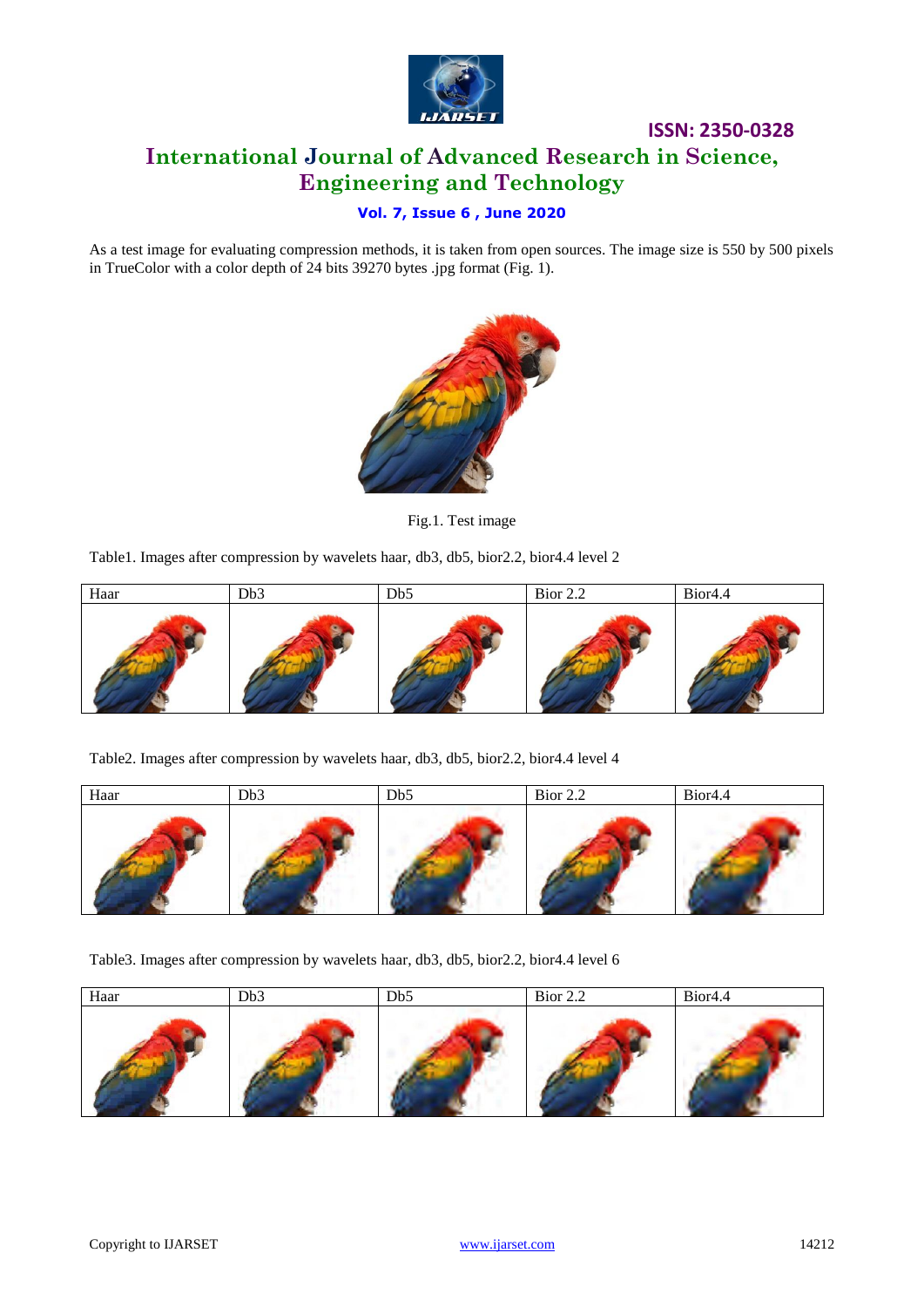

### **International Journal of Advanced Research in Science, Engineering and Technology**

### **Vol. 7, Issue 6 , June 2020**

### **B. Image quality rating:**

A natural way to determine the accuracy of the reconstructed image is to find the difference between the original and reconstructed values. Distortion is evaluated using three parameters.

1. The mean square error of the matrix of pixels of the source and restored images.

$$
MSE = \frac{\sum_{M,N} [I_1(m,n) - I_2(m,n)]}{M*N}
$$

The Matlab package has a built-in function for calculating the root mean square error immse[19]. The lower the error value, the less different the images.

2. S S I M, or the structural similarity index between two images, is determined on the basis of a complete comparison of the original and the obtained images [21].

This characteristic is calculated by the formula:

$$
SSIM(x, y) = \frac{(2\mu_X \mu_Y + C_1)(2\sigma_{xy} + C_2)}{(\mu_{2x} + \mu_{2y} + C_1)(\sigma_{2x} + \sigma_{2y} + C_2)}
$$

3. P S N R, or peak signal to noise ratio, between two images (original and received image). This characteristic is calculated by the formula:

$$
PSNR = 10 log_{10} \left(\frac{R^2}{MSE}\right)
$$

Since the value of PSNR is of a logarithmic nature, the unit of measurement is decibel (dB).

The lower the error value, the less different the images.

### **C. Compression table**

The results of operation of lossy compression and decoding algorithms for haar, db3, db5, bior4.4, bior2.2 wavelets of all levels are summarized in table4.

| wavelets            | number of zeros | mean-<br>squarederror | ssim   | psnr    | snr     |
|---------------------|-----------------|-----------------------|--------|---------|---------|
| 2-haar              | 93.75           | 120.7942              | 0.9513 | 27.3103 | 25.2248 |
| 4-haar              | 99.42           | 227.5488              | 0.9082 | 24.5601 | 22.4745 |
| 6-haar              | 99.55           | 185.7164              | 0.9180 | 25.4423 | 23.3567 |
| $2-db3$             | 93.61           | 68.4517               | 0.9688 | 29.7770 | 27.6914 |
| $4-db3$             | 99.50           | 271.4609              | 0.9006 | 23.7937 | 21.7081 |
| $6-db3$             | 99.77           | 254.6428              | 0.8858 | 24.0715 | 21.9859 |
| $2-db5$             | 93.47           | 63.4027               | 0.9702 | 30.1097 | 28.0241 |
| $4-db5$             | 93.47           | 353.5937              | 0.8908 | 22.6458 | 20.5602 |
| $6-db5$             | 99.81           | 375.5771              | 0.8554 | 22.3838 | 20.2982 |
| $2-bior-2.2$        | 93.61           | 69.9704               | 0.9691 | 29.6817 | 27.5961 |
| $4\text{-}bior-2.2$ | 99.45           | 200.7210              | 0.9199 | 25.1049 | 23.0193 |
| $6\text{-}bior-2.2$ | 99.73           | 203.4426              | 0.9105 | 25.0464 | 22.9608 |
| $2-bior-4.4$        | 93.47           | 64.2769               | 0.9706 | 30.0503 | 27.9647 |
| $4\text{-}bior-4.4$ | 99.43           | 333.7298              | 0.8940 | 22.8969 | 20.8113 |
| $6$ -bior-4.4       | 99.84           | 390.9484              | 0.8546 | 22.2096 | 20.1240 |

Table4. A summary table of compression results

### **D. Subjective evaluation of compression results**

According to a subjective assessment, at small conversion levels up to level 3, all wavelets show equally good results. Visually, the differences become noticeable at conversion levels 6 (Table3).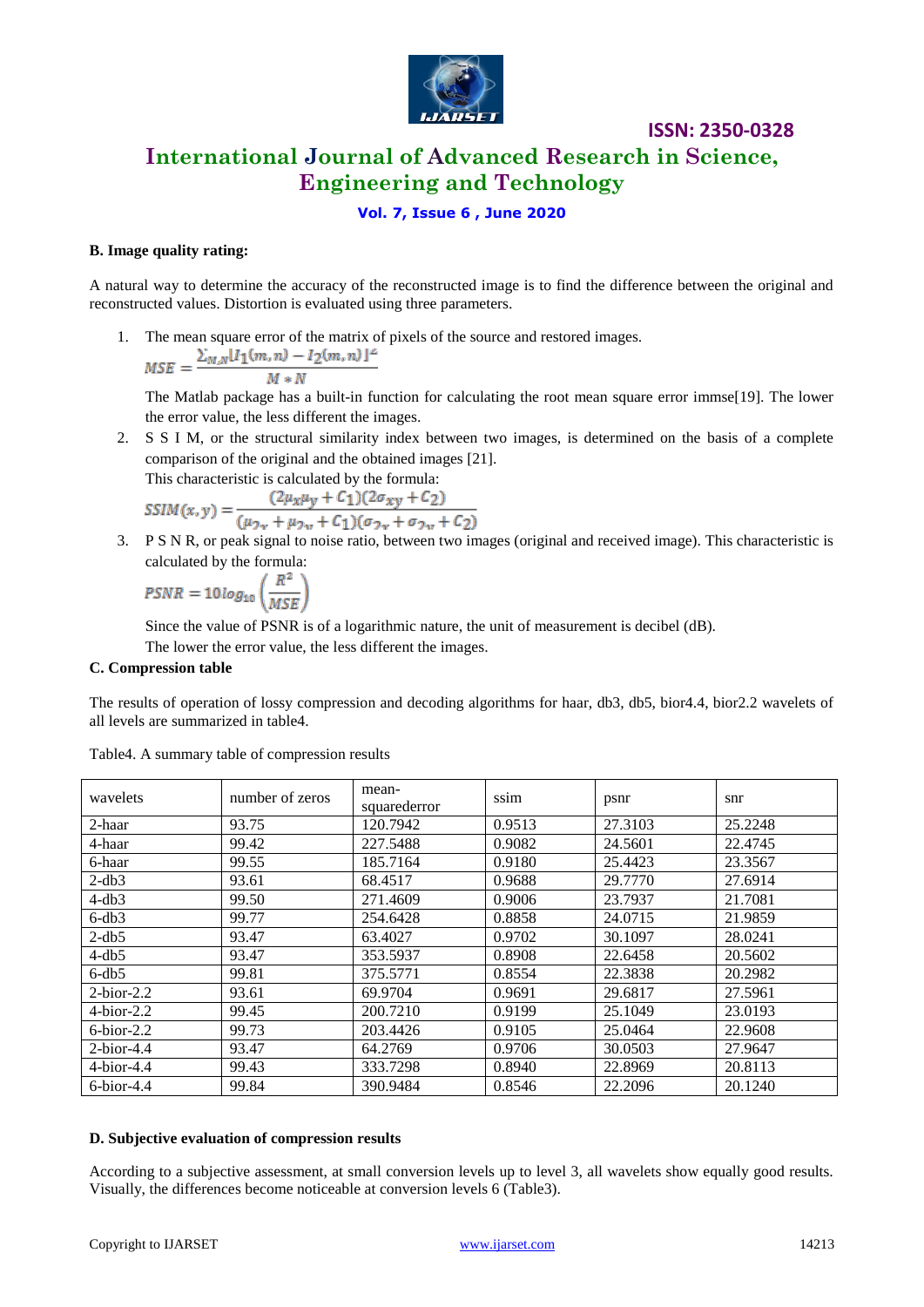

### **International Journal of Advanced Research in Science, Engineering and Technology**

### **Vol. 7, Issue 6 , June 2020**

Subjective assessment of images obtained by leading methods based on the results of the vector criterion gives a consistent result. A 4-haar image retains more high-frequency detail, 4-db3 gives more blur. Subjectively, 4-haar is better than 4-db3 on a given test image, the best result is shown by the bior2.2 wavelet, the worst result at high levels is the bior4.4 wavelet and db5.

### **V. CONCLUSION**

The article provides an overview of the main methods of wavelet image processing and data compression. An analysis was made of existing methods, algorithms, formats for storing and compressing digital images with and without losses. A review of lossy digital image compression methods based on wavelet analysis is provided.The proposed method is implemented in the Matlab R2015a environment. The main characteristics of the compression method are measured at various parameters.

According to the results of the study, the best results were shown by compression methods: 4 levels of haar, db3, bior-2.2. Subjective assessment of images obtained by leading methods based on the results of the vector criterion gives a consistent result. According to a subjective assessment, at small transformation levels up to 3 inclusive levels, all wavelets show an equally good result. Visually, differences become noticeable at conversion levels of 6 and above. These results can be used to solve image compression problems in medicine, astronomy, satellite imagery and others.

### **REFERENCES**

[1] A. Lewis and G. Knowles, "Image compression using the 2-D wavelet transform", IEEE Trans. Image Processing, Vol.1, pp. 244-250, 1992.

[2] J. M. Shapiro, "Embedded image coding using zerotrees of wavelet coefficients", IEEE Trans. Signal Processing, Vol.41, pp. 3445-3463, 1993.

[3] J. W. Woods and S. O'Neil, "Subband coding of images", IEEE Trans. Acoustics, Speech, and Signal Processing, Vol.34, pp. 1278-1288, 1986.

[4] G .Strang and T. N g u y e n, " W a v e l e t s and Filter B a n k s" , W e l l e s l e y -C a m b r i d g e P r e s s , N e w York, 1996.

[5] M. J. Weinberger, G. Seroussi and G. Sapiro, "The LOCO-I lossless image compression algorithm: Principles and standardization into JPEG-LS", IEEE Trans. on Image Processing, Vol.2, pp. 1309-1324, 2000.

[6] Madhuri A. Joshi, "Digital Image Processing, An Algorithmic Approach", PHI, New Delhi, pp. 175-217, 2006.

[7] Daubechies I, "The wavelet transform, time-frequency localization and signal analysis", IEEE Transformation and Information Theory ,pp. 961- 1005, 1990.

[8] Mallat, S., " A wavelet Tour of Signal Processing", Academi Press, New York, 1999.

[9] J. Morlet, "Sampling theory and wave propagation", NATO ASI Series, Issues in Acoustic signal/Image processing and recognition, Berlin, Vol.1, pp. 233-261, 1983

[10] Ahmed, N., Natarajan, T., and Rao, K. R., "Discrete Cosine Transform", IEEE Trans. Computers, Vol. 23, pp. 90-93, 1974.

[11] Pennebaker, W. B. and Mitchell, J. L.,"JPEG, Still Image Data Compression Standards", Van Nostrand Reinhold, 1993.

[12] Vetterli, M. and Kovacevic, J., "Wavelets and Subband Coding", Englewood Cliffs, NJ, Prentice Hall, 1995, http://cm.belllabs.com/who/jelena/Book/home.html.

[13] ISO/IEC/JTC1/SC29/WG1 N390R, JPEG 2000 Image Coding System, March,1997, http://www.jpeg.org/public/wg1n505.pdf.

[14] K. Sayood, "Introduction to Data Compression", Second edition, Academic Press, 2000.

[15] Livak E.N., "Compression algorithms. Overview of lossy compression algorithms. JPEG2000 algorithm", http://mf.grsu.by/UchProc/livak/ po/comprsite/theory\_ jpeg2000.html. 21.04.2018.

[16] Stephen Welstead , "Fractal and wavelet image compression techniques", Bellingham, Washington,1999

[17] S. Allen Broughton, Kurt Bryan., "Discrete fourier analysis and wavelets: applications to signal and image processing", USA,2009

[18] K. Rao and J. Hwang, "Techniques and Standards for Image, Video and Audio Coding", Prentice-Hall, 1996.

[19] Dyakonov V., Abramenkova I., "MATLAB. Signal and image processing. Special reference.", St. Petersburg, Peter, pp.608-609, 2002 .

[20] Djananjay Singh., Madhusudan Singh., HakimjonZaynidinov., "Signal Processing Applications Using Multidimensional Polynomial Splines", Springer Briefs in Applied Sciences and Technology Series, Springer, Singapore, ISBN-978-981-13-2238-9. 2019.

[21] Wang Z.,"Image quality assessment: from error visibility to structural similarity", IEEE Transactions image processing, No. 4. pp. 6 0 0 - 6 1, 2004.